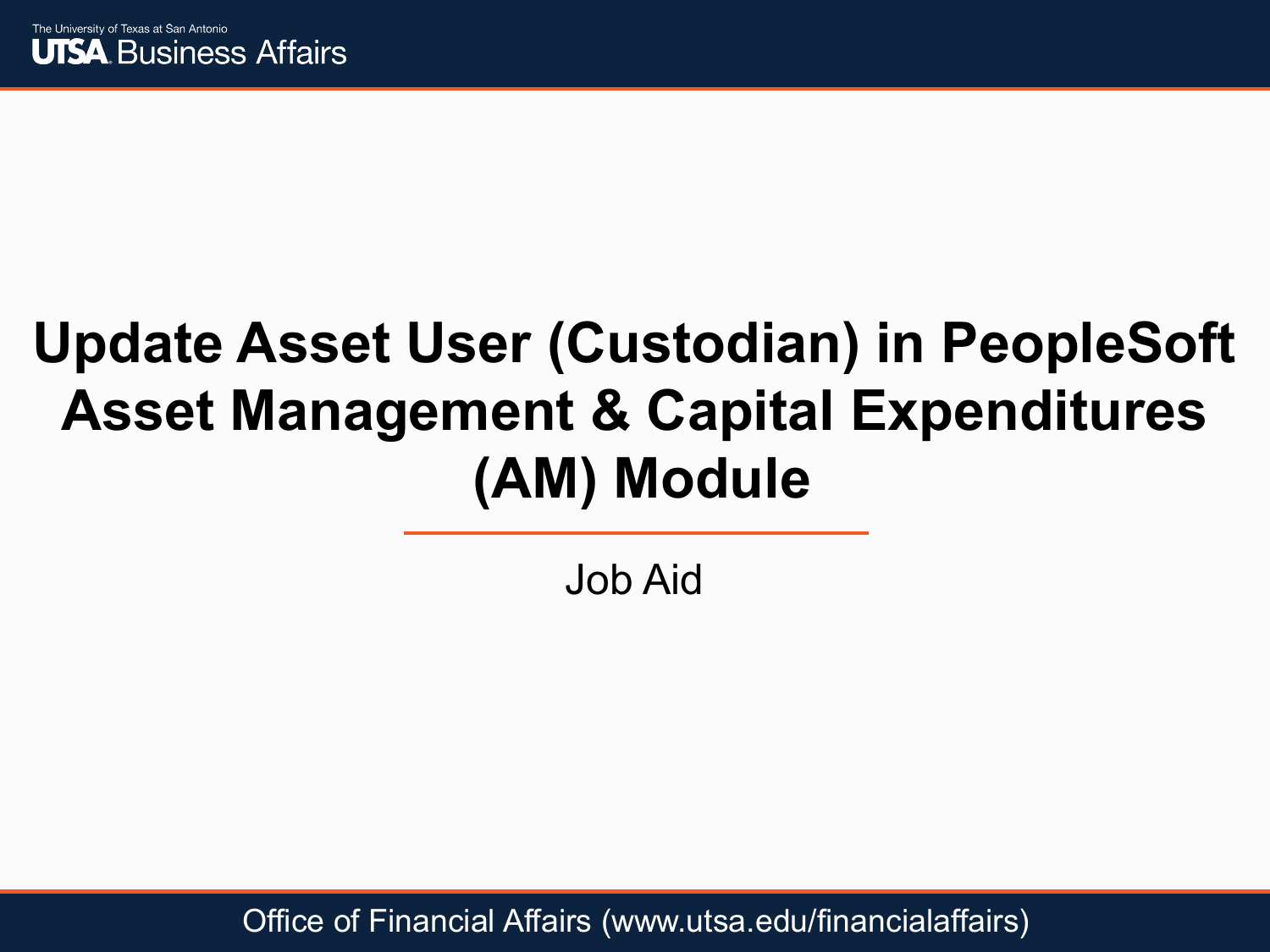# **User (Custodian) Change**

User (custodian) changes are processed under the "Asset Transactions" tile in the **Asset Mgmt & Cap. Expenditures (AM) module**.



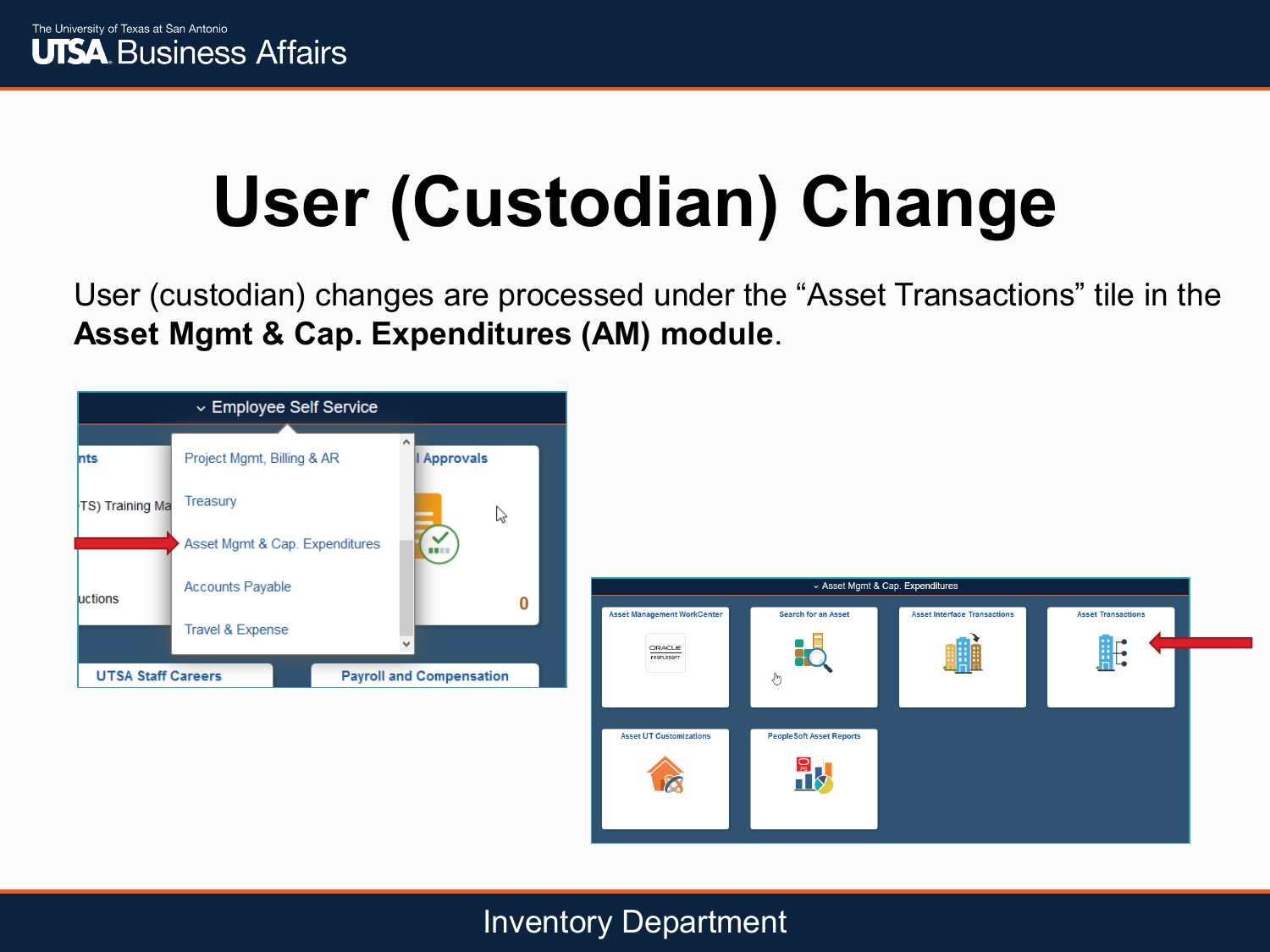Select "Basic Add" to begin a search using the asset tag number.

| Asset Mgmt & Cap. Expenditures          |              | <b>Asset Transactions</b>                                                                                                               |
|-----------------------------------------|--------------|-----------------------------------------------------------------------------------------------------------------------------------------|
| <b>Owned Assets</b>                     | $\wedge$     | <b>Asset Basic Information</b>                                                                                                          |
| <b>Express Add</b>                      |              | Enter any information you have and click Search. Leave fields blank for a list of all values.                                           |
| <b>Basic Add</b>                        |              | <b>Find an Existing Value</b><br>Keyword Search<br>Add a New Value<br>Search Criteria                                                   |
| <b>Copy Existing Asset</b>              |              | *Business Unit = $\sqrt{}$<br>UTSA1<br>Q                                                                                                |
| Search for an Asset                     |              | Asset Identification begins with $\sim$<br>Tag Number begins with $\sim$<br>Parent ID begins with $\sim$<br>Q                           |
| <b>Asset Book &amp; Financial Trans</b> | $\checkmark$ | Description begins with $\sim$                                                                                                          |
| Depreciation & Acc. Entries             | $\checkmark$ | Asset Type $=$<br>$\checkmark$<br>$\checkmark$<br>Asset Subtype begins with $\sim$<br>Q<br>$\Box$ Include History $\Box$ Case Sensitive |
| Retirement/Reinstate                    | $\checkmark$ | Basic Search & Save Search Criteria<br>Clear<br>Search                                                                                  |
|                                         |              | Find an Existing Value   Keyword Search   Add a New Value                                                                               |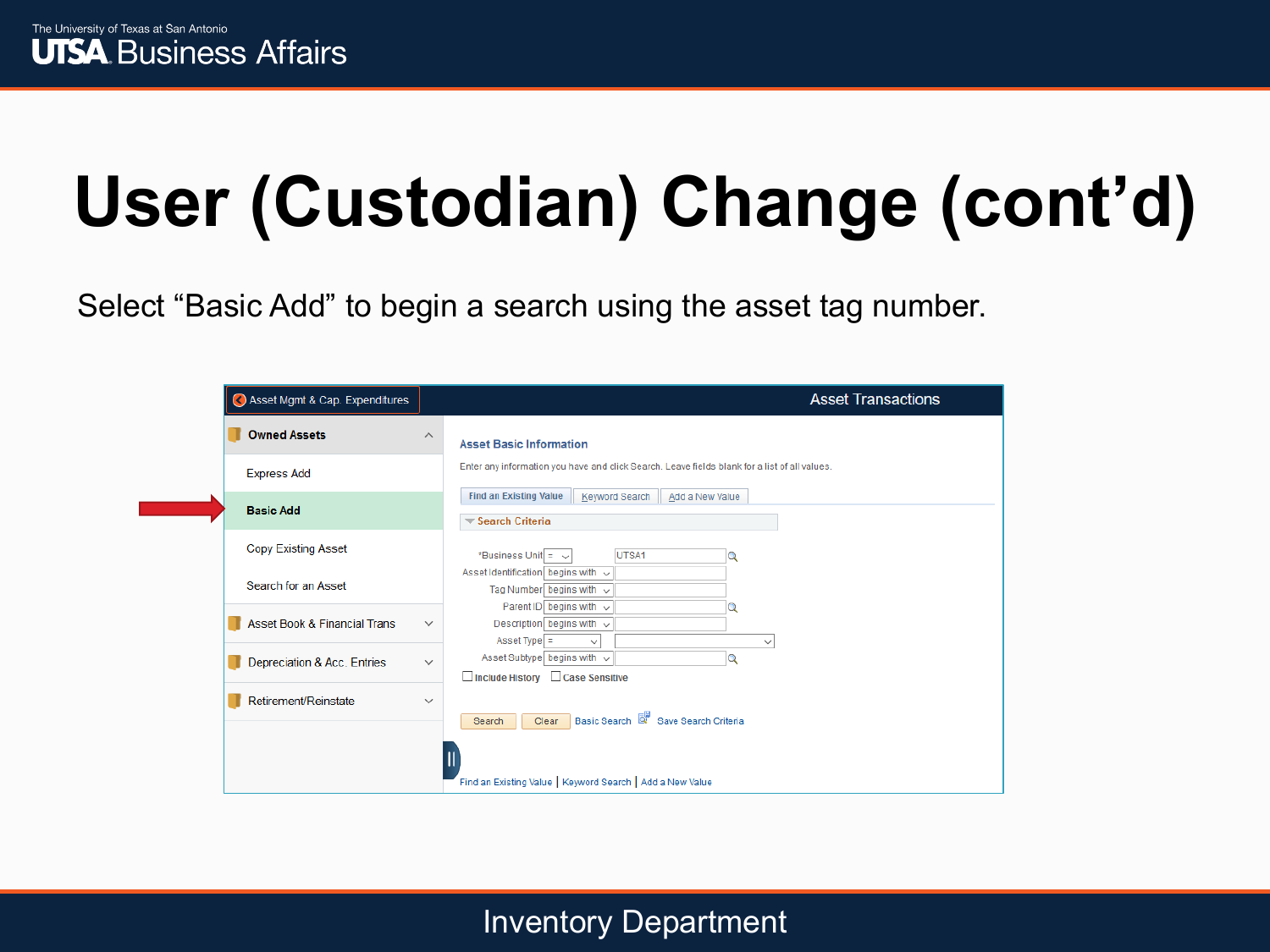Enter the asset tag number in the "Tag Number" field, then click "Search."

| <b>Asset Transactions</b>                                                                                                                                                                                                                                                                                                                               |
|---------------------------------------------------------------------------------------------------------------------------------------------------------------------------------------------------------------------------------------------------------------------------------------------------------------------------------------------------------|
| <b>Asset Basic Information</b><br>Enter any information you have and click Search. Leave fields blank for a list of all values.                                                                                                                                                                                                                         |
| <b>Find an Existing Value</b><br>Keyword Search<br>Add a New Value                                                                                                                                                                                                                                                                                      |
| $\blacktriangledown$ Search Criteria                                                                                                                                                                                                                                                                                                                    |
| *Business Unit $=$ $\vee$<br>UTSA1<br>Q<br>Asset Identification begins with $\sim$<br>177099<br>Tag Number begins with<br>$\checkmark$<br>Parent ID begins with $\sim$<br>Q<br>Description begins with $\sim$<br>Asset Type $=$<br>$\checkmark$<br>$\check{ }$<br>Asset Subtype begins with $\sim$<br>Q<br>$\Box$ Include History $\Box$ Case Sensitive |
| Basic Search & Save Search Criteria<br><b>Clear</b><br>Search                                                                                                                                                                                                                                                                                           |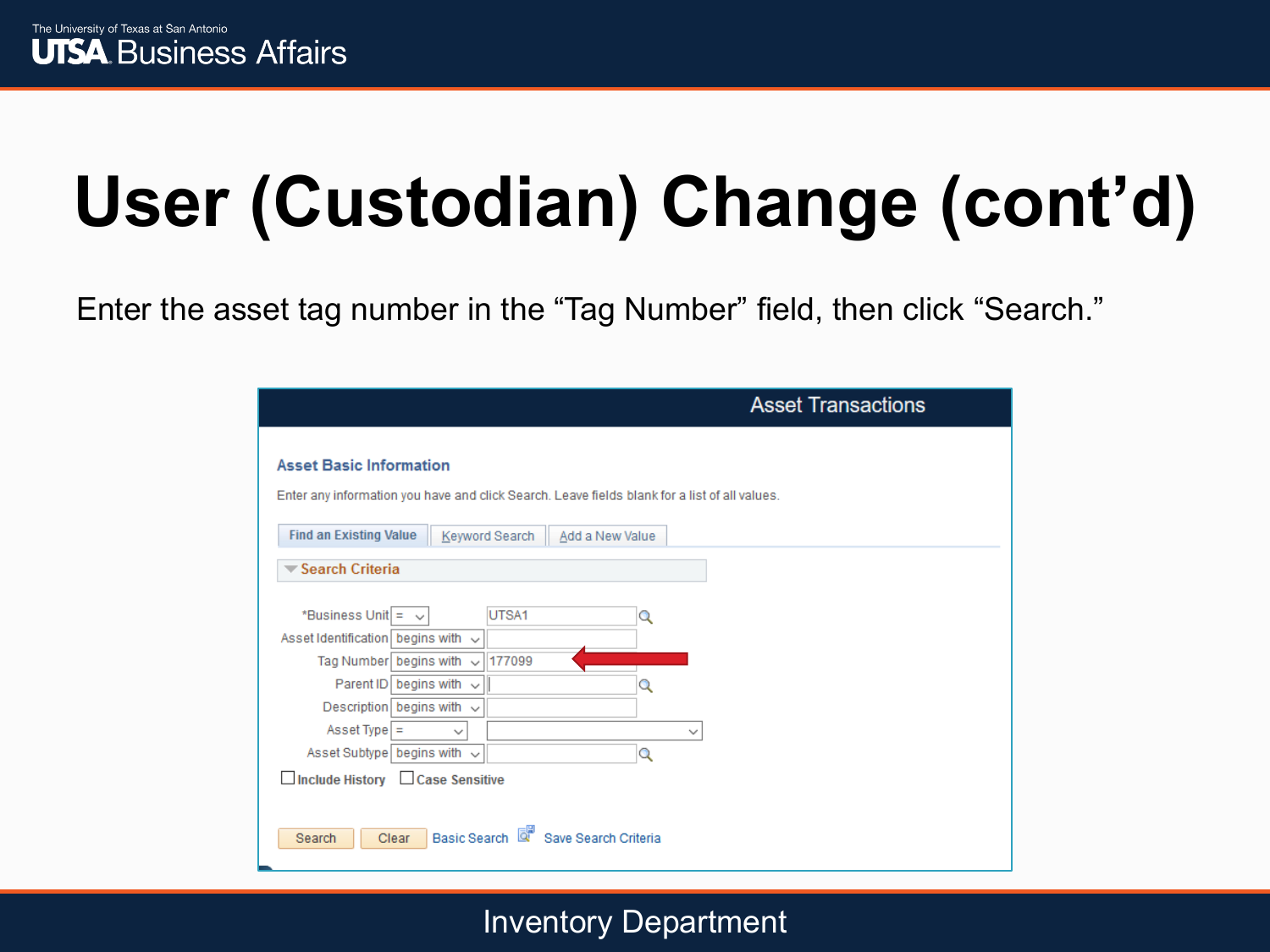### To process a **user (custodian) change**, select the "Manufacture/License/Custodian" tab on the Asset Transaction screen.

|                             |                             |                                                 | <b>Asset Transactions</b>        |                                 |                         |
|-----------------------------|-----------------------------|-------------------------------------------------|----------------------------------|---------------------------------|-------------------------|
|                             |                             |                                                 |                                  |                                 |                         |
| General Information         | Operation/Maintenance       | Asset Acquisition Detail                        | Location/Comments/Attributes     | Manufacture/License/Custodian   | Asset Supplemental Data |
| Unit UTSA1                  |                             | Asset ID 000000011292 LAPTOP CPU: LATITUDE 7400 | Tag 177099                       | <b><i>SERVICE STRATEGIC</i></b> |                         |
| ▼ Manufacturer Information  |                             |                                                 |                                  |                                 |                         |
|                             | Serial ID 3MBS063           |                                                 |                                  |                                 |                         |
|                             | <b>Manufacturer ID</b>      |                                                 |                                  |                                 |                         |
|                             | <b>Manufacturer Name</b>    |                                                 |                                  |                                 |                         |
|                             | Model                       |                                                 | Q                                |                                 |                         |
|                             | <b>Product Version</b>      |                                                 | <b>Production Date</b>           |                                 | Ħ                       |
|                             | <b>Plant</b>                |                                                 | Contact                          |                                 |                         |
|                             | <b>VIN</b>                  |                                                 | <b>SKU</b>                       |                                 |                         |
| ▼ Physical Life Information |                             |                                                 |                                  |                                 |                         |
|                             | <b>In Service Date</b>      |                                                 |                                  |                                 |                         |
|                             | <b>Life Evnoctancy Vrc.</b> |                                                 | 1. Glass Commonwealth and Alaska |                                 |                         |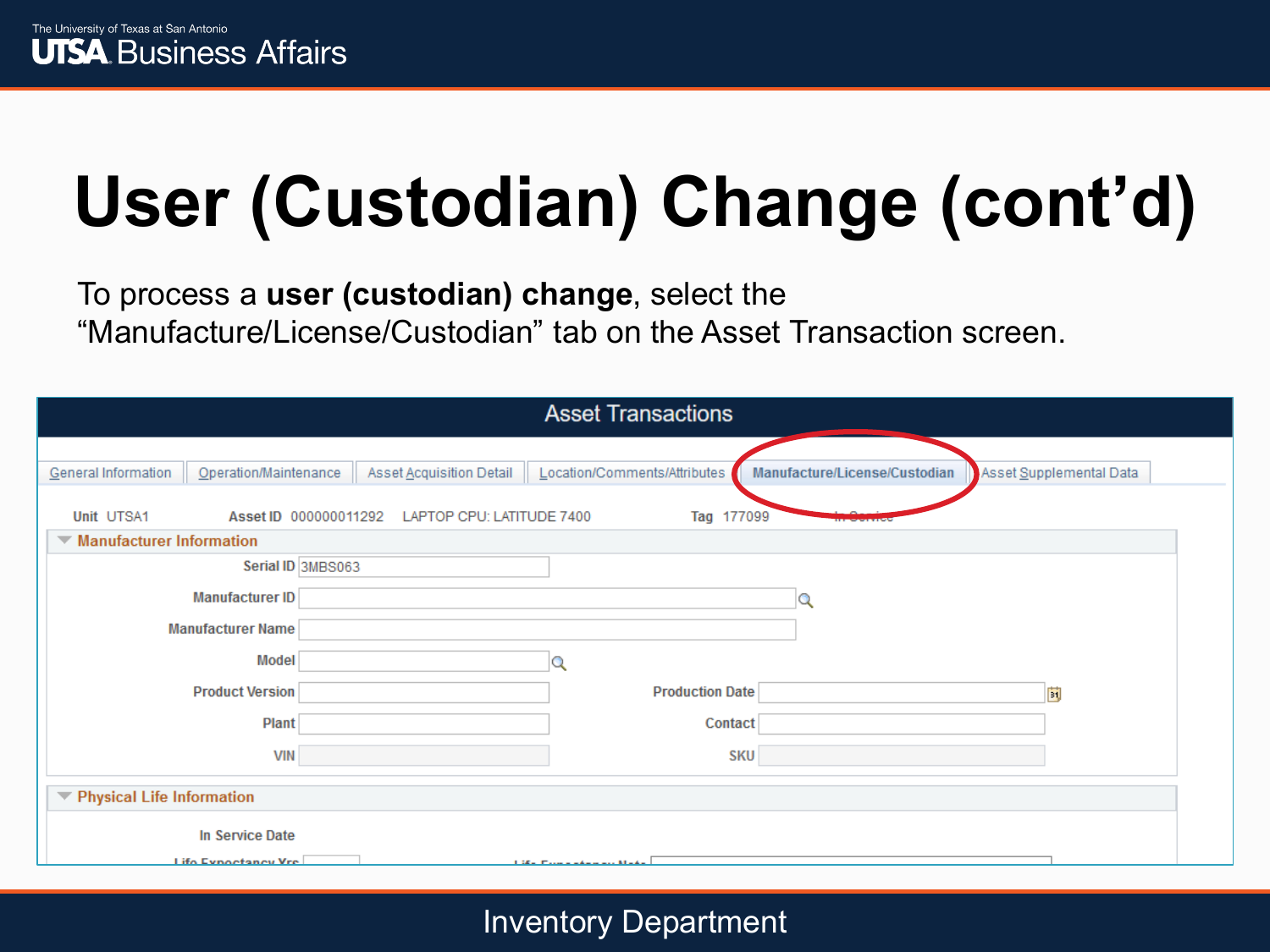Before entering a new user(custodian), click on the plus (+) icon in the "Custodian Information" tab to automatically populate the current effective date.

| Custodian Information                                        | First 1 of 1 2 Last<br>Find   View All                                                                                                                                                     |                                                                                                |
|--------------------------------------------------------------|--------------------------------------------------------------------------------------------------------------------------------------------------------------------------------------------|------------------------------------------------------------------------------------------------|
| Effective Date 06/03/2019<br>FJ                              | $+$ $-$<br><b>Effective Sequence</b>                                                                                                                                                       |                                                                                                |
| Custodian Doe, Jane                                          | This Asset is Offsite                                                                                                                                                                      |                                                                                                |
| Empl ID 6001234567<br>$\Omega$                               | Custodian Information                                                                                                                                                                      | $m_{\rm max}$ (a) a sea (b) $m_{\rm max}$<br>mark them.<br>$-0.001$                            |
| Authorization<br>Status   Not Authorized<br><b>Name</b><br>Q | Effective Date 09/22/2021<br>Custodian Doe, Jane<br>the plus $(+)$ icon.<br>Empl ID 6001234567<br>$\overline{Q}$<br>Authorization                                                          | Notice the new date after clicking on                                                          |
|                                                              | <b>Status</b> Not Authorized<br>Name                                                                                                                                                       | E<br><b>Date</b>                                                                               |
|                                                              | <b>Chartfields</b>                                                                                                                                                                         |                                                                                                |
|                                                              | Fund Code 3105<br><b>Department BFA001</b><br>Cost Center DXM003                                                                                                                           | Q DES Designated Tuition<br><b>Q</b> FINANCIAL AFFAIRS<br><b>Q FINANCIAL AFFAIRS ADMIN OPS</b> |
|                                                              | Function 700                                                                                                                                                                               | <b>Q</b> Institutional Support                                                                 |
|                                                              | <b>Program Code</b>                                                                                                                                                                        | Q                                                                                              |
|                                                              | Project                                                                                                                                                                                    | $\circ$                                                                                        |
|                                                              | Save & Return to Search<br>General Information   Operation/Maintenance   Asset Acquisition Detail   Location/Comments/Attributes   Manufacture/License/Custodian   Asset Supplemental Data | <b>B</b> Update/Display<br>Include History<br>$\Box$ Add                                       |

**IMPORTANT: Never change or update any fields in the "Chartfields" section!**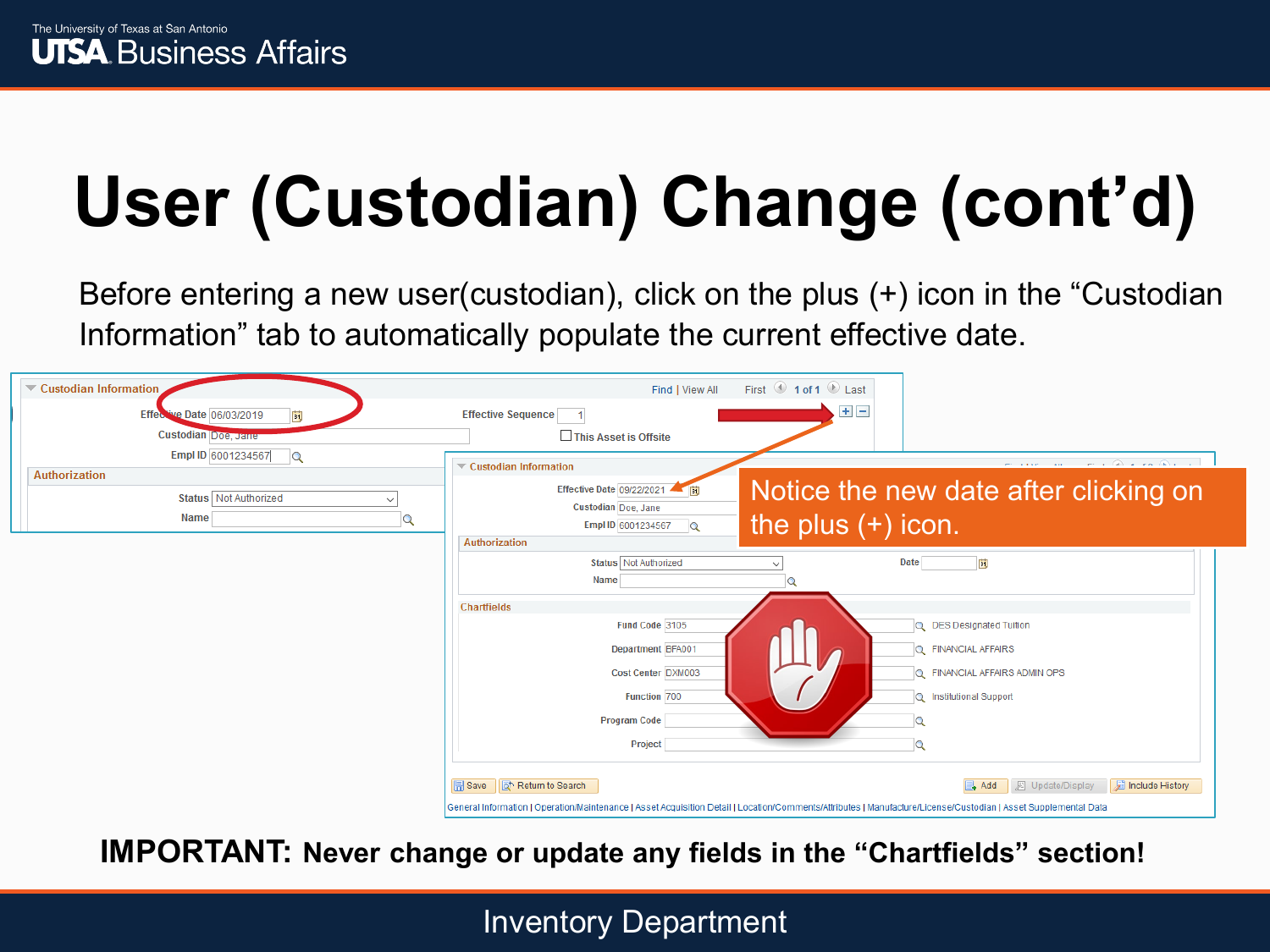Enter the employee ID# of the new user (custodian) in the "Empl ID" field.

Click on the magnifying glass icon next to the "Empl ID" field to search for the employee if you do not have the Emp ID number.

| Custodian Information     |                                                              |             |                                                      | Find   View All | First 1 of 2 Last |
|---------------------------|--------------------------------------------------------------|-------------|------------------------------------------------------|-----------------|-------------------|
| Effective Date 09/22/2021 | D)<br>Custodian Smith, John<br>Empl ID 6001111111<br>$\circ$ |             | <b>Effective Sequence</b><br>□ This Asset is Offsite |                 | $+$ $-$           |
| Authorization<br>Name     | Status   Not Authorized                                      | $\check{ }$ | Date                                                 | bi)             |                   |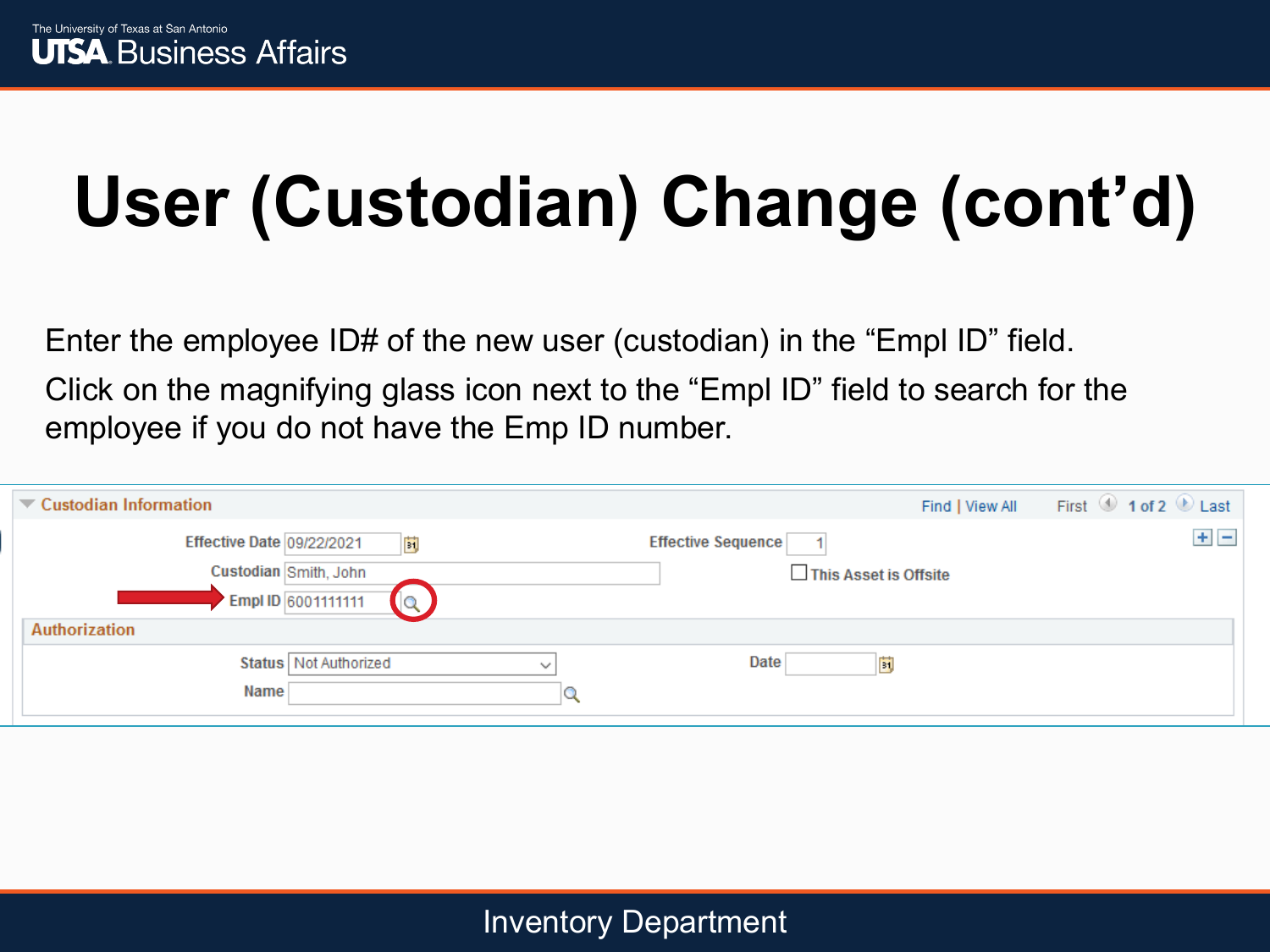In the "Look Up" box, type the number 6 in the "Employee ID" field to narrow the search to UTSA employees only. Type in the last name and click the "Look Up" button. Search for the employee name and click on it.

| Look Up Empl ID                                                                               | ×    | <b>Look Up Empl ID</b>                                                                                                                      | $\times$ |
|-----------------------------------------------------------------------------------------------|------|---------------------------------------------------------------------------------------------------------------------------------------------|----------|
| Employee ID begins with $\sqrt{6}$<br>Name begins with $\sim$<br>Last Name begins with $\sim$ | Help | Employee ID begins with $\sqrt{6}$<br>Name begins with $\sim$<br>Last Name begins with $\sim$<br>Clear<br>Basic Lookup<br>Look Up<br>Cancel | Help     |
| Clear<br>Cancel<br>Basic Lookup<br>Look Up                                                    |      | <b>Search Results</b><br>Only the first 300 results can be displayed.<br>First 1-300 of 300 2 Last<br>View 100                              |          |
| No matching values were found.                                                                |      | <b>Last Name</b><br><b>Employee ID Name</b><br>600<br>DO NOT USE, DO NOT USE<br><b>DONOTUSE</b><br>600100000<br>600100000<br>600100004      |          |
|                                                                                               |      | 600100005<br>consecond                                                                                                                      |          |